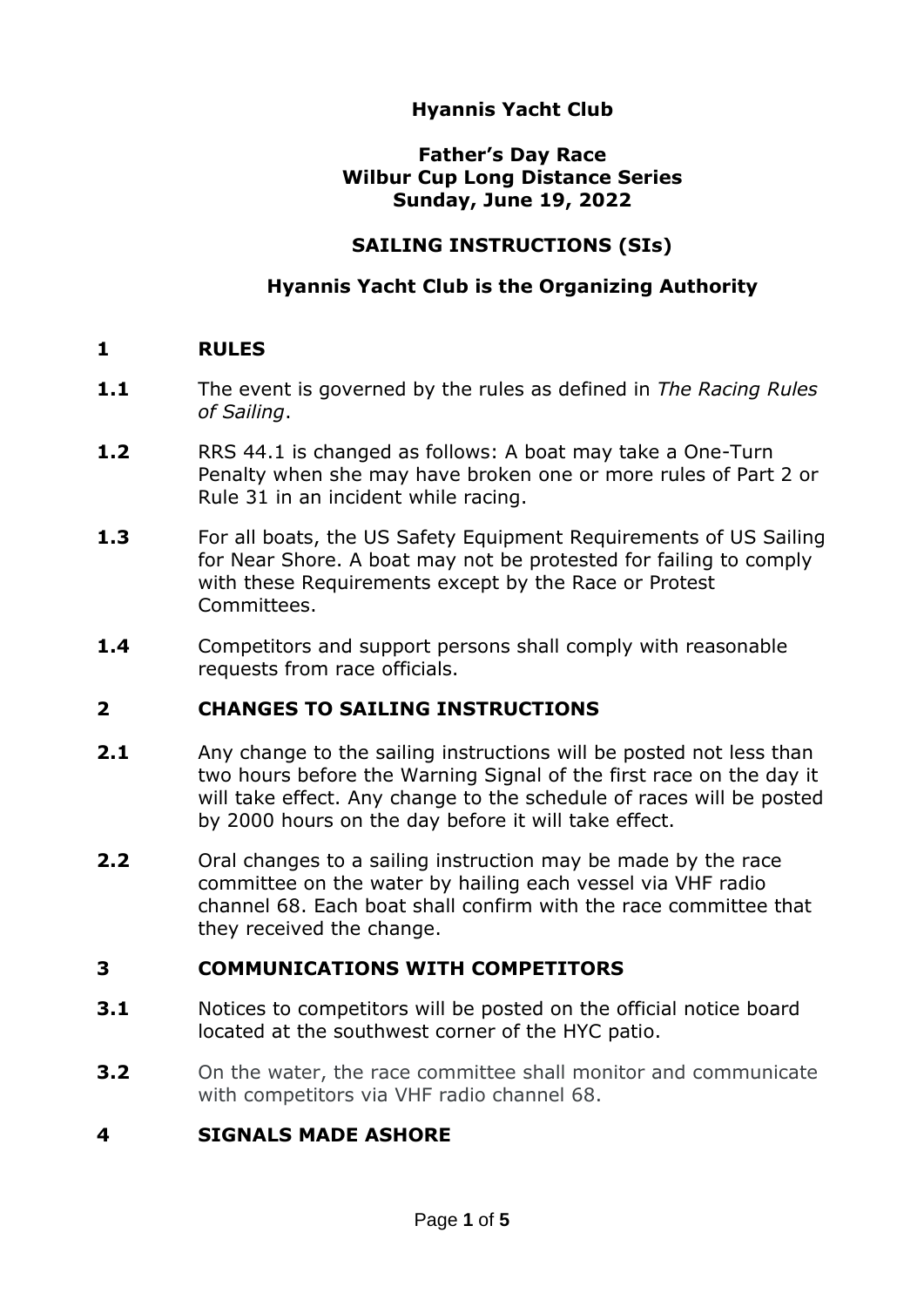- **4.1** Signals made ashore will be displayed at HYC yardarm located on the mid-tee.
- **4.2** When flag AP is displayed ashore, '1 minute' is replaced with 'not less than 60 minutes.'

# **5 CLASS FLAGS**

**5.1** The class flags are:

| <b>CLASS</b>            | FLAG |
|-------------------------|------|
| Class A - Spinnaker     | A    |
| Class B - Spinnaker     | в    |
| Class C - Non-Spinnaker | C    |
| Class D - Non-Spinnaker |      |
| Class E - Non-Spinnaker | E    |
| Class F - Classic Yacht |      |

# **6 RACING AREA**

**6.1** The racing area is Nantucket Sound and Vineyard Sound.

# **7 COURSES**

- **7.1** Courses are at the discretion of the PRO.
- **7.2** Possible course diagrams are in Appendix A. Before or at the warning signal the course designation and bearing and distance to the first mark will be posted. In the event that government marks are used, the marks as listed in Appendix B will be posted in order of rounding and the side on which they are to be rounded.

## **8 MARKS**

- **8.1** Marks may be government marks or inflatable drop marks. The possible government marks are listed in appendix B
- **8.2** Government buoys, when not specified as part of the course, have no required side except for safe navigation.
- **8.3** [NP]All boats are required to record their GPS time at all rounding marks when the mark is directly abeam and the turn onto the next leg has commenced. These times must be provided to the PRO upon their request.
- **9 THE START**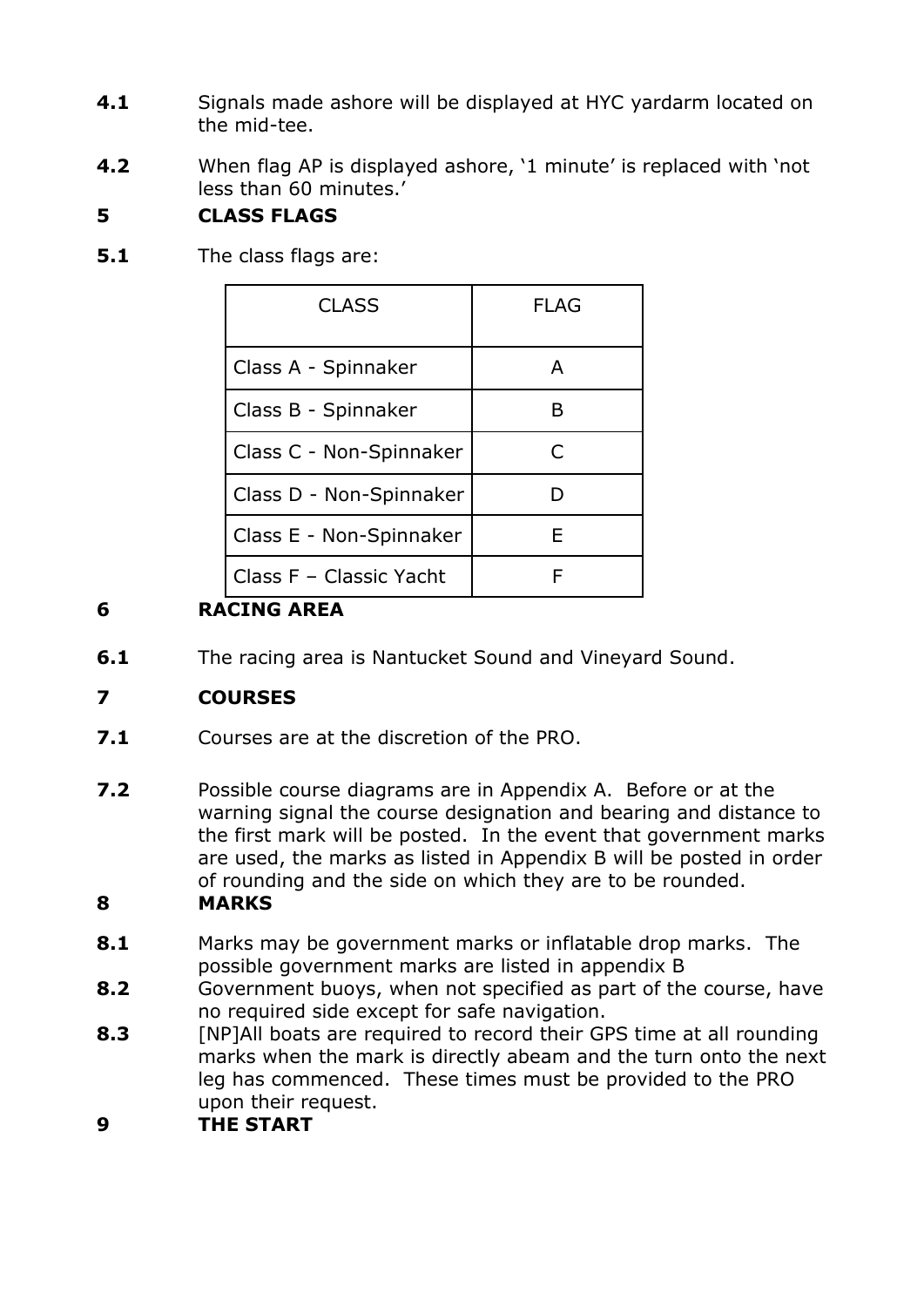- **9.1** The starting line is between a staff displaying an orange flag on the signal vessel at the starboard end and the course side of the port-end starting mark.
- **9.2** Boats whose warning signal has not been made shall avoid the starting area during the starting sequence for other races.
- **9.3** If any part of a boat's hull is on the course side of the starting line at her starting signal and she is identified, the race committee will attempt to hail her sail number on VHF channel 68. Failure to hail her number, failure of her to hear such a hail, or the order in which boats are hailed will not be grounds for a request for redress. This changes RRS 62.1(a).
- **9.4** A boat that does not start within 15 minutes after her starting signal will be scored Did Not Start without a hearing. This changes RRS A5.1 and A5.2.

### **10 THE FINISH**

- 10.1 The finishing line will be between a staff displaying a blue flag on a Race Committee boat and a nearby mark.
- **10.2** In the event a Race Committee boat is not on station at the finish line, a competitor shall leave the finish mark to port, pass within three (3) boat lengths, and finish when the mark is at a right angle to the last leg.
- **10.3** The finishing time of the vessel shall be recorded in GPS time format Hours:Minutes:Seconds HH:MM:SS.
- **10.4** When the signal vessel is not on station boats shall report their finish times to Race Committee via cell phone within one hour of finishing.

## **11 TIME LIMITS**

11.1 **The Mark 1 Time Limit** 

*3 hours*

The Race Time Limit

*5 hours*

The Finishing Window

*1 hour*

**11.2** The finishing window is the time limit for boats to finish after the first boat finishes. Boats still racing one hour after the first boat in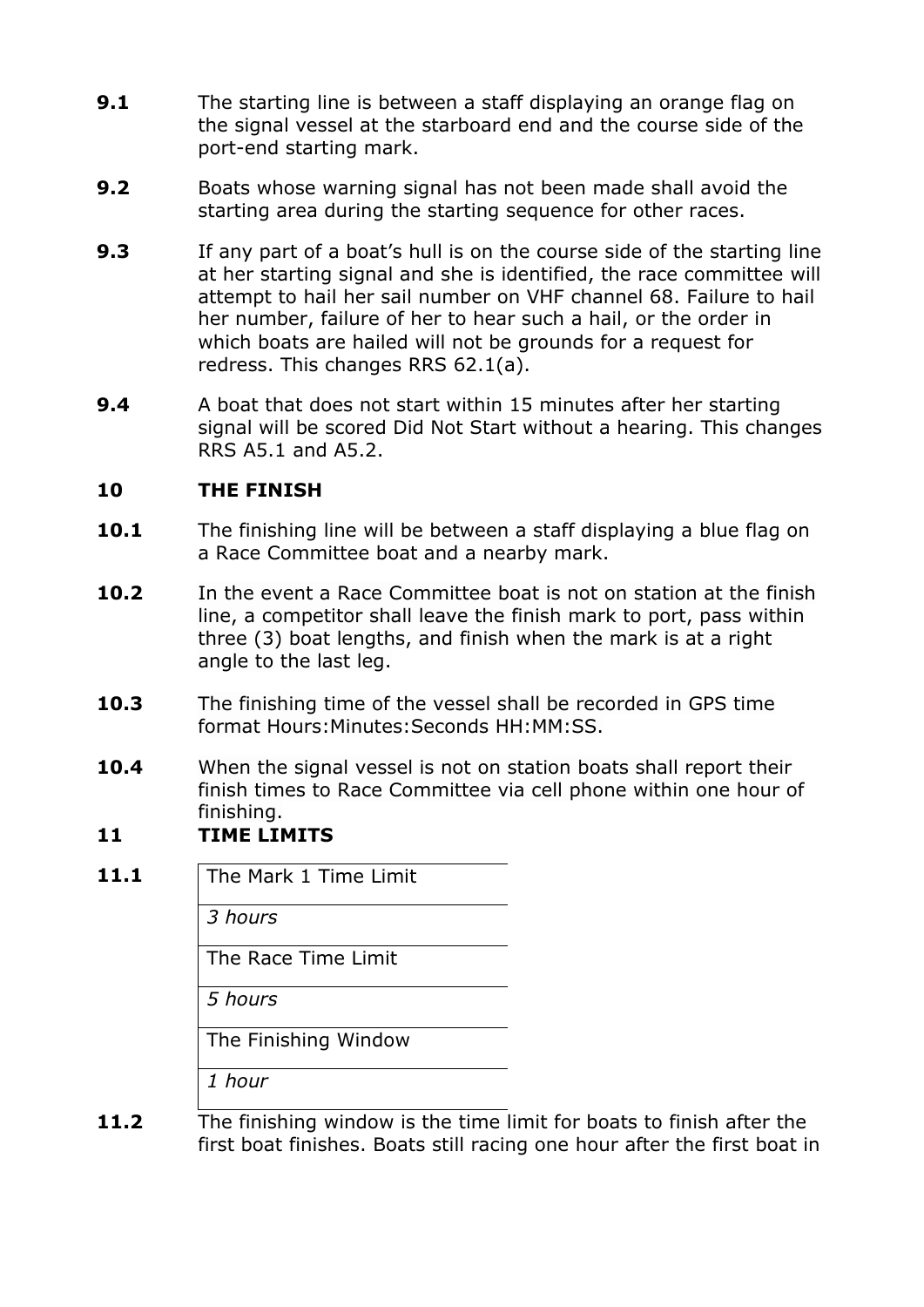its class sails it's course and finishes shall be scored Did Not Finish without a hearing. This changes RRS 35, A5.1 and A5.2.

**11.3** The Race Committee may finish a vessel in place for a score equivalent to last place if the vessel cannot achieve a score better than last place and is still racing. This changes RRS A5.

## **12 HEARING REQUESTS**

- **12.1** The protest time limit is 60 minutes after the last boat finishes or 60 minutes after the signal vessel docks, whichever is greater. The time will be posted on the official notice board.
- **12.2** Hearing request forms must be turned into the PRO in person or by email.
- **12.3** Notices will be posted no later than 30 minutes after the protest time limit to inform competitors of hearings in which they are parties or named as witnesses. Boats involved in a protest will be contacted by the PRO and notified of the time and place of the protest hearing.

### **13 SCORING**

- 13.1 Rule A5.3 will apply.
- 13.2 No race scores will be excluded.

## **14 SAFETY REGULATIONS**

- **14.1 Required Report**: Any boat that withdraws from the race shall promptly inform the Race Committee on VHF channel 68 or by cell phone. Such boat shall continue to attempt to contact the Race Committee until the Race Committee has acknowledged the boat's withdrawal.
- **14.2** Each boat shall communicate with the Race Committee by hail on VHF channel 68, or by the cell phone number of the PRO listed on the scratch sheets*.*
- **14.3** Each boat shall contact the Race Committee in the starting area prior to the warning signal for its class and receive acknowledgement from the Race Committee of its presence and intent to race.
- **14.4** Each boat shall maintain a watch on VHF Channel 68.
- **14.5** Each boat shall keep a cell phone "on" with an audible ring and ready to be answered. This shall be the cell phone with the number given to the Race Committee at registration.